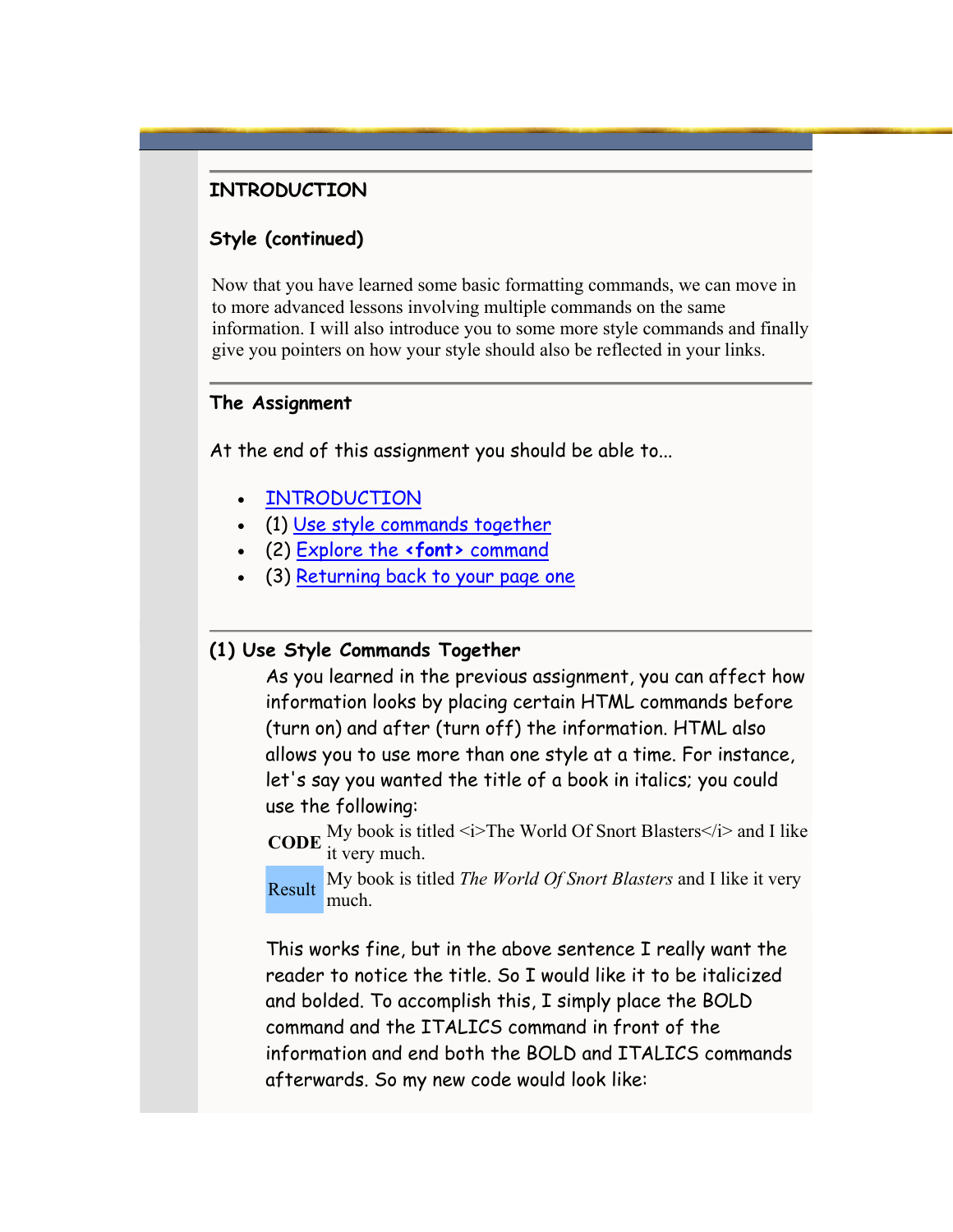**CODE** My book is titled *i>*  $\leq$  **The World Of Snort Blasters**  $\leq$  **The World Of Snort Blasters** and I like it very much.

Result My book is titled *The World Of Snort Blasters* and I like it very much.

優

reverse order of how you started them. For example, if I wanted to have some information bolded, italicized and superscript I would first put the *<b><i>cb<i>-<b><i>cfcfffffff***<sub><b>***f***</sub>***<i>f***<sub></sub>***f***<sub><b>***f***</sub>***<i>f***<sub></sub>***f***<sub><b>***f***<sup>***f***</sup></del>***<b><i>f<i>f*<sub>*f***<sup>***f***</sup>***<i>f***</del>***<i>f<i>f<i>f***<sub>***f***</sub>***<i>f***<sub>***f***</sub>***<i>f***<sub>***f***</sub>***<i>f***<sub>***f***</sub>***<i>f***<sub>***f***</sub>***<i>f***<sub>***f***</sub>***<i>*</sub></sub></sub></sub> would put the ending commands in reverse order like **</sup></i></b>**.

There is actually a good reason for this. Using this type of organization will help you better control and understand what your code is doing when you look at it later. An analogy of this could be painting a statue. When painting a statue you could first paint on a base coat, then a dull color and finally a bright gold color. If you wanted the statue to getback to its original state, you would first remove the gold color, then the dull color and finally the base coat (working in reverse order).

Though HTML will allow you to be unorganized and end commands in any order you want, learning to be organized in the beginning will save you headaches later when your pages become large with 100's of commands.



hould

After you have the title placed in the two proper places, I want the title the viewer sees to be BOLDED as well as ITALICIZED (look above for using multiple commands).

Now type some more detailed information about your animal. At least two paragraphs should be used so I can see your use of spacing (remember blank lines, etc..). I also want you to have a small list of characteristics about your animal. Each characteristic should be listed on its own line. For example:

> Has A Blue Belly Can Snort Can hide very quickly Lives In Among Us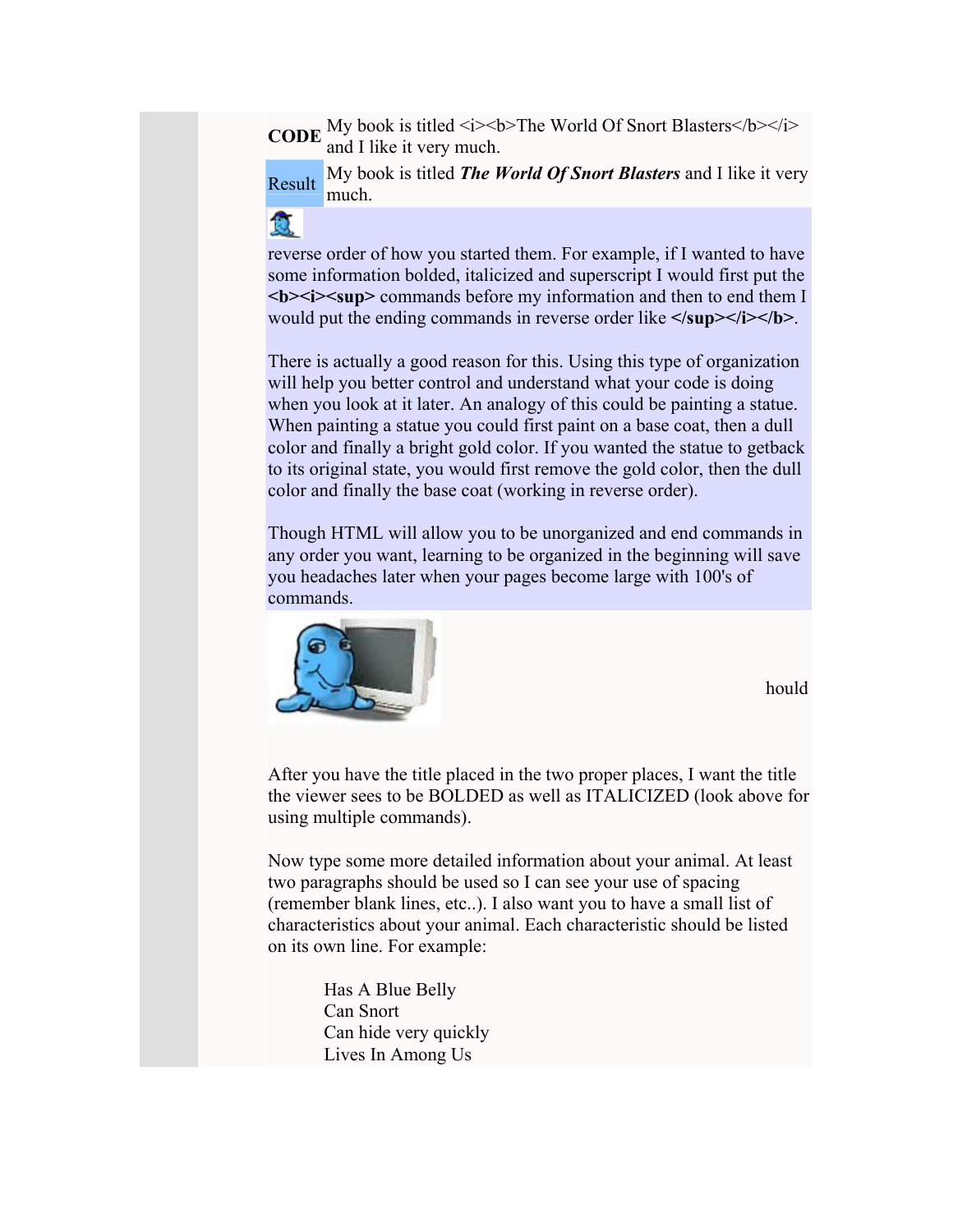<span id="page-2-0"></span>

TIP! The **<p>** command. This command is used to perform two **<br>** commands in a row. It stands for **paragraph** and is useful when you want to have a blank line but want to shorten your typing. If you wanted four blanks lines you

could put two  $\leq p>\simeq$ 's in a row (etc..).

Try using the  $\leq p$  command on your page in places where you were going to type <br><br>.

Click Here to view my page two.

# **(2) Explore The <font> Command**

You have now learned most of the information style commands (congratulations). We now move on to one of the most used and flexible, the **<font>** command. The **<font>** command will allow you to change the following attributes of your text:

- $\circ$  color
- o font (i.e. Times New Roman, Arial, etc..)
- o size

There are a few other attributes the **<font>** command allows you to change, but those are for advanced programming (intermediate HTML?). This command does have an ending command of **</font>**.

Here are some examples of what you can do with the **<font>** command, the first example is the information without ANY enhancements:

| <b>EXAMPLE</b><br># | <b>CODE USED</b>                                                                                                                            | <b>RESULT</b>                                                                                         | <b>EFFECTS</b><br><b>USED</b> |
|---------------------|---------------------------------------------------------------------------------------------------------------------------------------------|-------------------------------------------------------------------------------------------------------|-------------------------------|
| 1                   | Big Sale on NOW<br><br>Great PRICES on<br><br>. Yellow Polka Dot<br><b>Suites</b><br><br>. Cotton Sandals<br><br>. Upside-down<br>Umbrellas | Big Sale on<br><b>NOW</b><br>Great<br>PRICES on<br>. Yellow<br>Polka Dot<br><b>Suites</b><br>. Cotton | • None                        |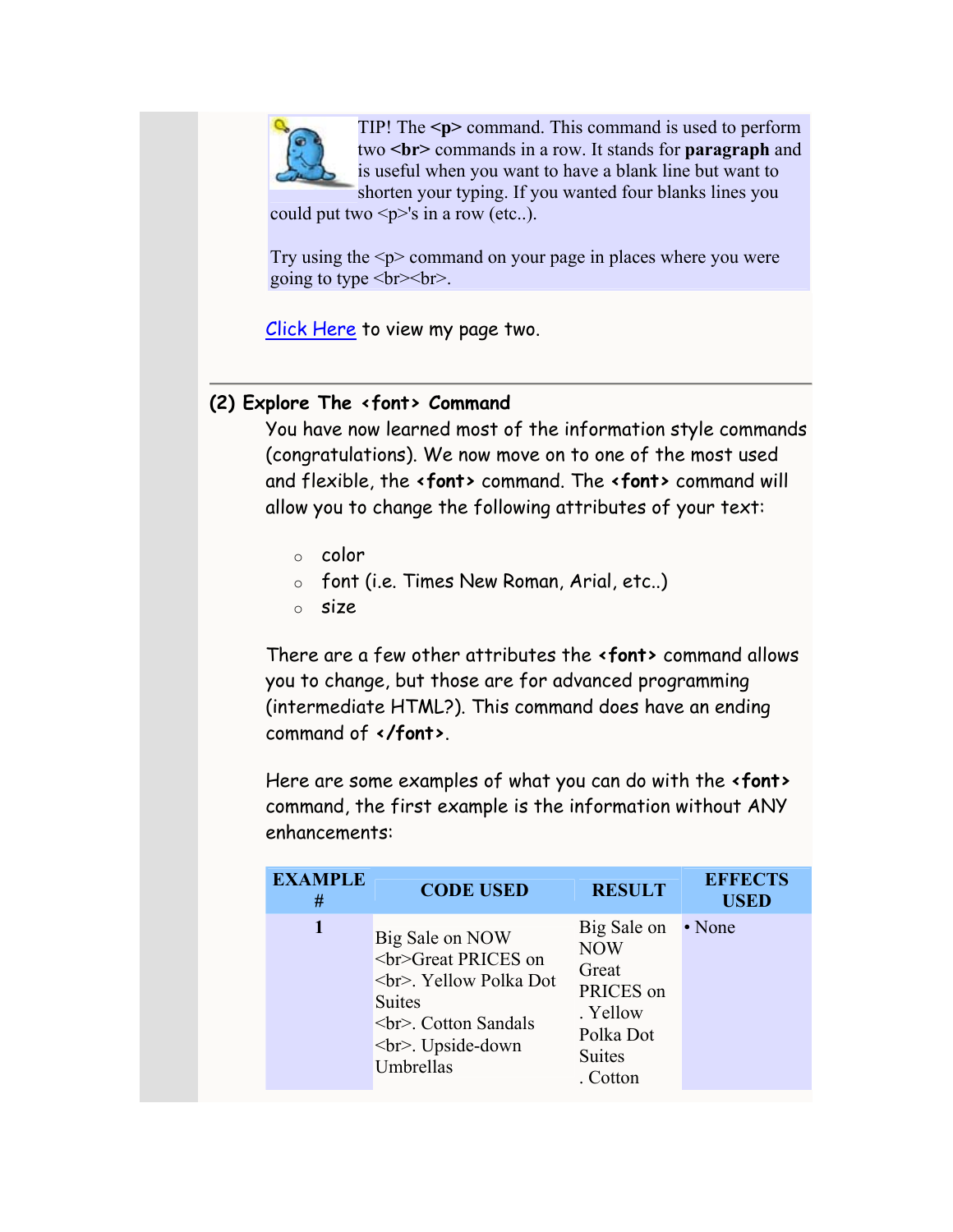|                          | Sandals            |  |
|--------------------------|--------------------|--|
| $< p$ > Hurry Hurry      | . Upside-          |  |
| <br>Before Its All Gone! | down               |  |
|                          | Umbrellas          |  |
|                          |                    |  |
|                          | <b>Hurry Hurry</b> |  |
|                          | Before Its         |  |

Notice how in the above example with no enhancements that it doesn't grab your attention. The words HURRY HURRY and the items all look the same.

All Gone!

|   |                                                              |                                | Big Sale on • Increased size |
|---|--------------------------------------------------------------|--------------------------------|------------------------------|
|   | $\epsilon$ font size="+1">Big Sale<br>on NOW                 | <b>NOW</b><br>Great            | $+1$                         |
|   | br> <for< td=""><td></td><td></td></for<>                    |                                |                              |
|   | $size="+1" > Great$                                          | PRICES on                      |                              |
|   | PRICES on                                                    | . Yellow                       |                              |
|   | <br>. Yellow Polka Dot                                       | Polka Dot<br><b>Suites</b>     |                              |
|   | <b>Suites</b>                                                | . Cotton                       |                              |
|   | <br>. Cotton Sandals                                         | Sandals                        |                              |
|   | <br>. Upside-down                                            | . Upside-                      |                              |
|   | Umbrellas                                                    | down                           |                              |
|   |                                                              | Umbrellas                      |                              |
|   | $< p >$ $<$ font                                             |                                |                              |
|   | $size="+1"$ > Hurry                                          | Hurry                          |                              |
|   | Hurry                                                        | Hurry                          |                              |
|   | <br>Before Its All Gone!                                     | <b>Before Its</b>              |                              |
|   |                                                              | All Gone!                      |                              |
|   |                                                              |                                | arger                        |
|   |                                                              |                                |                              |
| 3 | <font size="+1">Big Sale Big Sale on • Increased size</font> |                                |                              |
|   | $\text{>>font size}$ ="+1"<br>color="red">Great<br>PRICES on | Great<br>PRICES on<br>. Yellow | • Used Color                 |
|   | <br><font color="blue">.</font>                              | Polka Dot                      |                              |
|   | <b>Yellow Polka Dot Suites</b>                               | <b>Suites</b>                  |                              |
|   | <br>. Cotton Sandals                                         | . Cotton                       |                              |
|   | <br>. Upside-down<br>Umbrellas                               | <b>Sandals</b><br>. Upside-    |                              |
|   | $< p >$ $<$ font                                             | down<br><b>Umbrellas</b>       |                              |
|   | Hurry<br>Before Its All Gone!                                | Hurry                          |                              |

C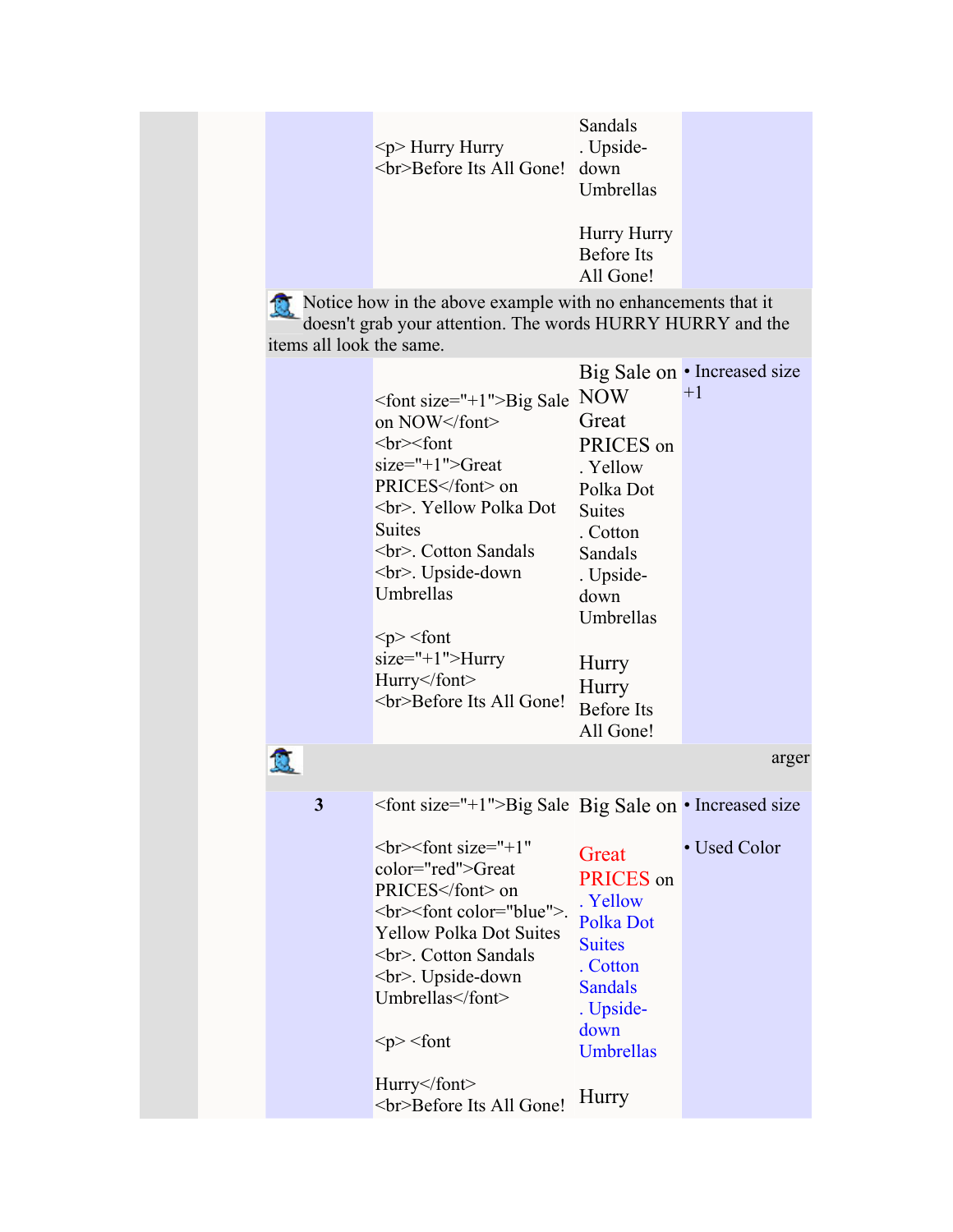**Hurry** Before Its All Gone!

By making the GREAT PRICES red, we really emphasize the mon see w reason for the ad (and not to mention the viewers desire to save wer

Have you noticed the **"**'s (quotes) around the **+1**, **blue** and **red**? When you give a value to a command you should get in the habit of

without them sometimes, it is better to do code correctly from the beginning.

The **+1** in th e above examples is telling the browser to increase the size of the text one greater than the current size. Depending on the browser

also shrink the text by placing **-1**. And again, depending on the browser and its version number, you can shrink text down to **-7**.

| $\overline{\bf{4}}$                             | $\epsilon$ font size="+1">Big Sale<br>on NOW<br>$\text{>>font size}$ ="+1"<br>color="red">Great<br>PRICES on<br><br>> font color="blue" >.<br><b>Yellow Polka Dot Suites</b><br><br>. Cotton Sandals<br><br>. Upside-down<br>Umbrellas<br>$< p$ $>$ $<$ font size="+1"<br>face="Garmond<br>Hurry<br><br>Before Its All Gone! | <b>NOW</b><br>Great<br>PRICES on<br>. Yellow<br>Polka Dot<br><b>Suites</b><br>. Cotton<br><b>Sandals</b><br>. Upside-<br>down<br>Umbrellas<br>Hurry Hurry<br><b>Before</b> Its | Big Sale on • Increased size<br>$+1$<br>• Used Color<br>• Used<br><b>Garmond Italic</b><br>Font on Hurry<br>Hurry |
|-------------------------------------------------|------------------------------------------------------------------------------------------------------------------------------------------------------------------------------------------------------------------------------------------------------------------------------------------------------------------------------|--------------------------------------------------------------------------------------------------------------------------------------------------------------------------------|-------------------------------------------------------------------------------------------------------------------|
| words Hu<br>used<br>font<br>font you requested. | In example 4 above, I changed the fo<br>Some examples of common fonts that most computers use are:                                                                                                                                                                                                                           |                                                                                                                                                                                | mond Italic for the<br>ur text should be                                                                          |
| $\circ$<br>$\circ$                              | Arial<br>Courier                                                                                                                                                                                                                                                                                                             |                                                                                                                                                                                |                                                                                                                   |